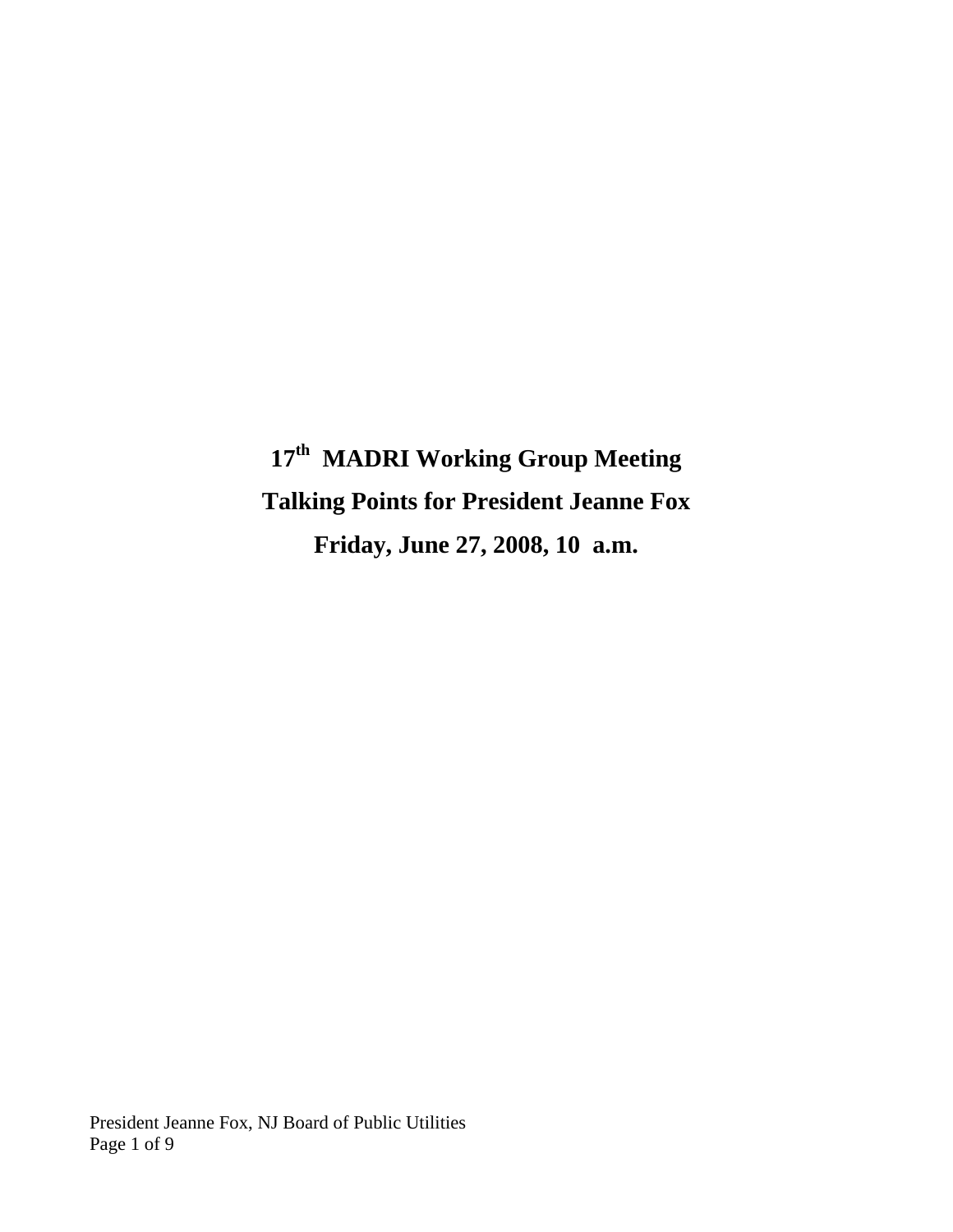### **[Text begins:]**

This may be the best of times and the worst of times for release of NJ's draft Energy Master Plan. It's good that energy is on everyone's minds. But the rising costs of energy are making accomplishing our goals even harder.

The draft EMP was released April 17, 2008. This has been a process in which stakeholders have played a significant role. We have had working groups, informational and comment sessions and just this week roundtables on economic development, energy demand and energy supply. Stakeholders have offered insight and opinions, suggestions and data to back it up.

## **Public hearings are scheduled for July 10, 15 and July 17 at 2 p.m.** [Website: www.nj.gov/emp.] **[pause]**

The draft Energy Master Plan sets forth 4 major challenges we face.

It also offers 5 goals backed by an array of proposals for action and implementation.

Challenges are:

1. Growth in our electric supply is not meeting growth in demand.

- Our consumption is growing 3 times faster than New Jersey's population growth.
- Our population is expected to grow by about 1 million by 2020.

2. Like Maryland and other states, our peak demand is rising very quickly. We reached levels in 2006 that were not expected until 2011 and it is getting more expensive. So the **second challenge:** Energy has become much more expensive and the trend is unlikely to end.

3. The **third challenge** is our response to global warming. Without action, we will be emitting more and more greenhouse gas, not to mention other pollutants, into the atmosphere. We must ramp up our efforts to reduce carbon emissions -- by approximately 24 percent by 2020 and then beyond that – 80 percent by the year 2050.

Contributing to these first three challenges for New Jersey is our supply situation. New base-load generation has not been built in NJ since deregulation in 1999. Lack of generation contributes to rising electricity prices and causes potential reliability and security problems. We import 25-30 percent of our power on an annual basis -- and that is too much. Much of what we do import is coal-based.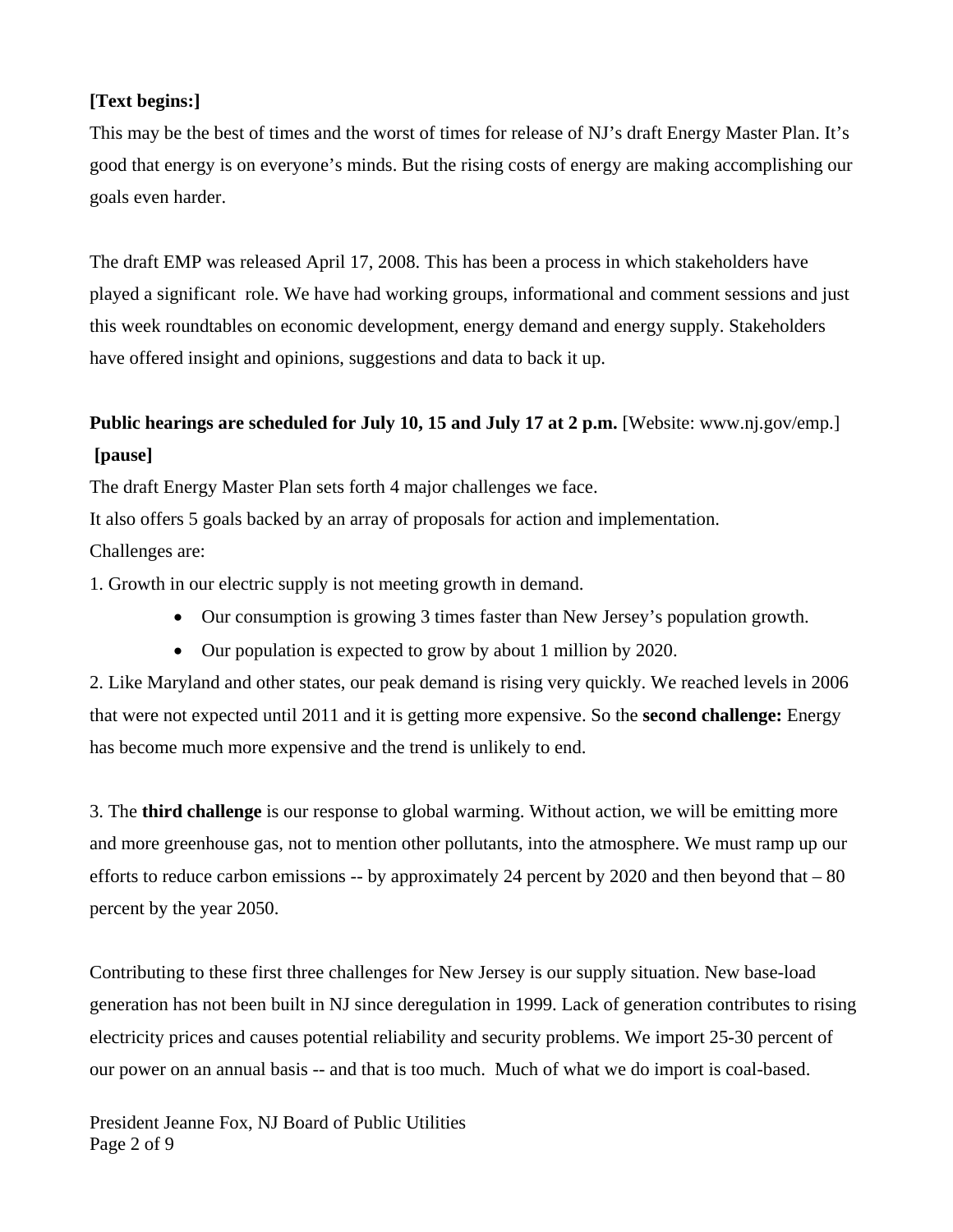The **fourth challenge** the EMP describes is what makes it harder for us to respond to the other three challenges: Like Maryland – like every other state - we are not masters of our own fate. We work with PJM, the Federal Energy Regulatory Commission (FERC), financial interests, state and federal environmental regulators – and the utilities themselves.

The Draft EMP offers specific proposals for solutions. Those proposals are not yet set in stone. There are many areas where we are likely to enlarge or revise between draft and final document.

We know we must improve energy efficiency and conservation, increase the level of demand response and encourage more combined-heat and power to be built along with other new, in-state generation that doesn't emit carbon. And we know we must support R&D to develop clean energy technologies and we must support education of the workforce for the Green economy. We must also engage other states and the federal government on these issues.

The draft EMP offers details of actions to be taken to fulfill all of those solutions. The action items in the draft document are accompanied by a set of implementation strategies that are being proposed to reach the draft EMP goals:

- **Goal 1:** Maximize the State's energy conservation and energy efficiency to achieve reductions in energy consumption of at least 20% by 2020.
- **Goal 2**: Reduce peak demand for electricity by 5,700 MW by 2020.
- **Goal 3**: Meet 22.5% of the State's electricity needs from renewable sources by 2020.
- **Goal 4**: Develop new, low carbon emitting, efficient power plants and close the gap between the supply and demand of electricity.
- **Goal 5**: Invest in innovative clean energy technologies and businesses to stimulate the industry's growth in New Jersey.

Regarding Goal 1:

We have already made gains in energy efficiency. The Clean Energy Program assisted customers in avoiding 1,447 Gwh of electricity consumption and 3 trillion Btus of natural gas usage from 2001 to 2007.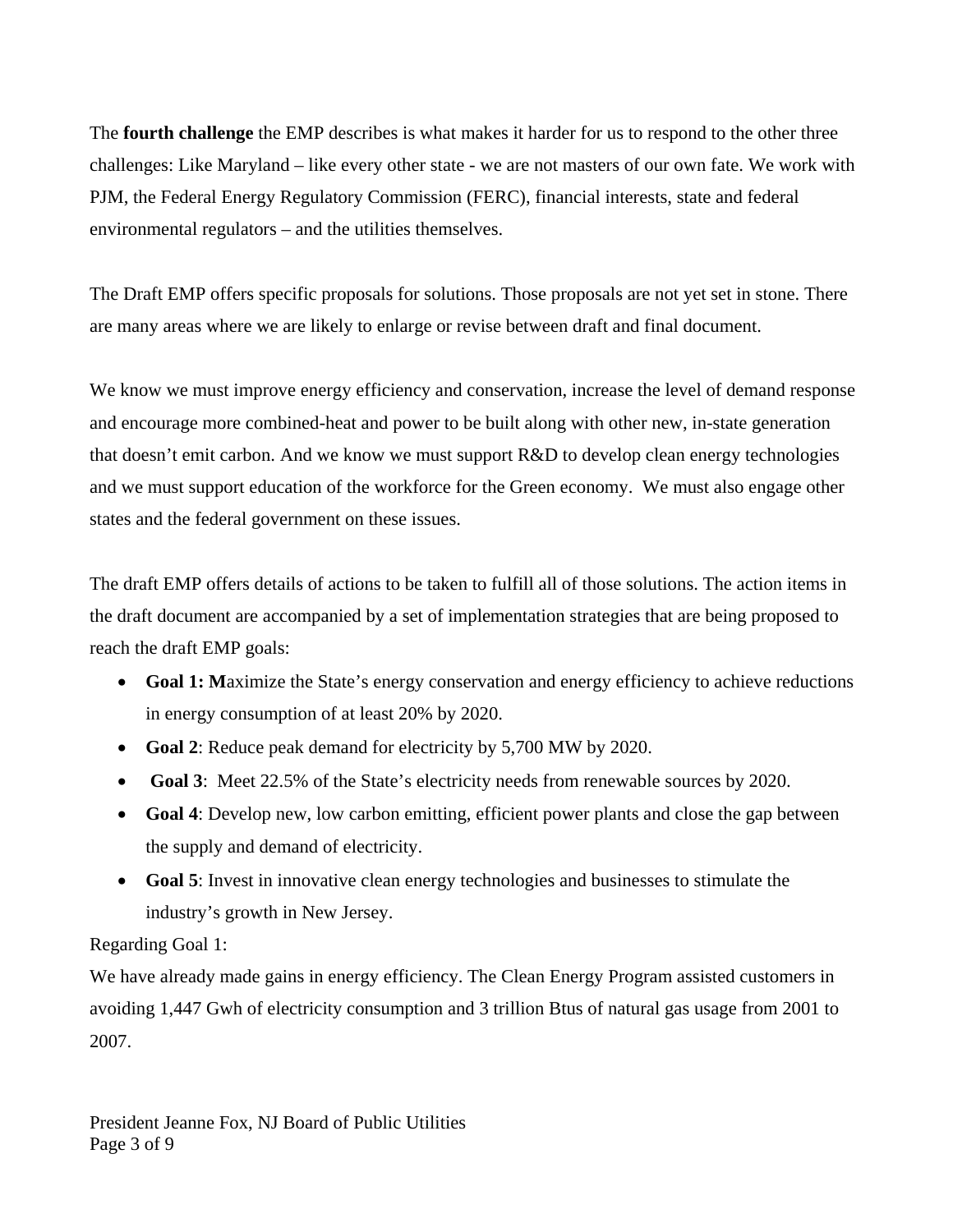Commercial and industrial programs provided almost 2/3 of the electricity savings and almost 1/3 of the savings in natural gas. C&I customers saved about \$11 for every dollar spent in C&I energy efficiency programs. Residential programs provided 1/3 of the savings we have achieved in electricity savings. They saved about \$4 for every dollar spent on EE programs.

These are encouraging accomplishments. However, we need to save 20,000 GwH of electricity by 2020. We have to save as much electricity every year until 2020 as we have saved through the life of our entire Clean Energy program in the last six years.

We believe that with the right mix of programs, policy and price, we can get it done. The largest portion of what we need to achieve in EE lies in the 3.7 million commercial and residential buildings in this State. That's 500,000 commercial and industrial buildings and 3.2 million residential.

The draft EMP proposes redesigning energy efficiency programs with an emphasis on whole buildings. This means starting from the assumption that the first step in improving efficiency is to encourage homeowners, businesses, municipal officials and everyone we can to conduct comprehensive energy audits.

The Northeast Energy Efficiency Partnership (NEEP—Sue Coakley) has been helping the BPU identify the program mix that will leverage available funds most effectively. NEEP's final report should be completed by early fall. NEEP met with stakeholders again the other day in this on-going effort.

We have already begun working with the Legislature to authorize development of statewide building codes that would require new construction to be at least 30 percent more energy efficient than what is currently required.

We also propose to increase the use of energy efficient appliances. We'll do that through a combination of approaches – Education - about best practices and about the value of life-cycle cost evaluation,-- And rebates and other incentives.

President Jeanne Fox, NJ Board of Public Utilities Page 4 of 9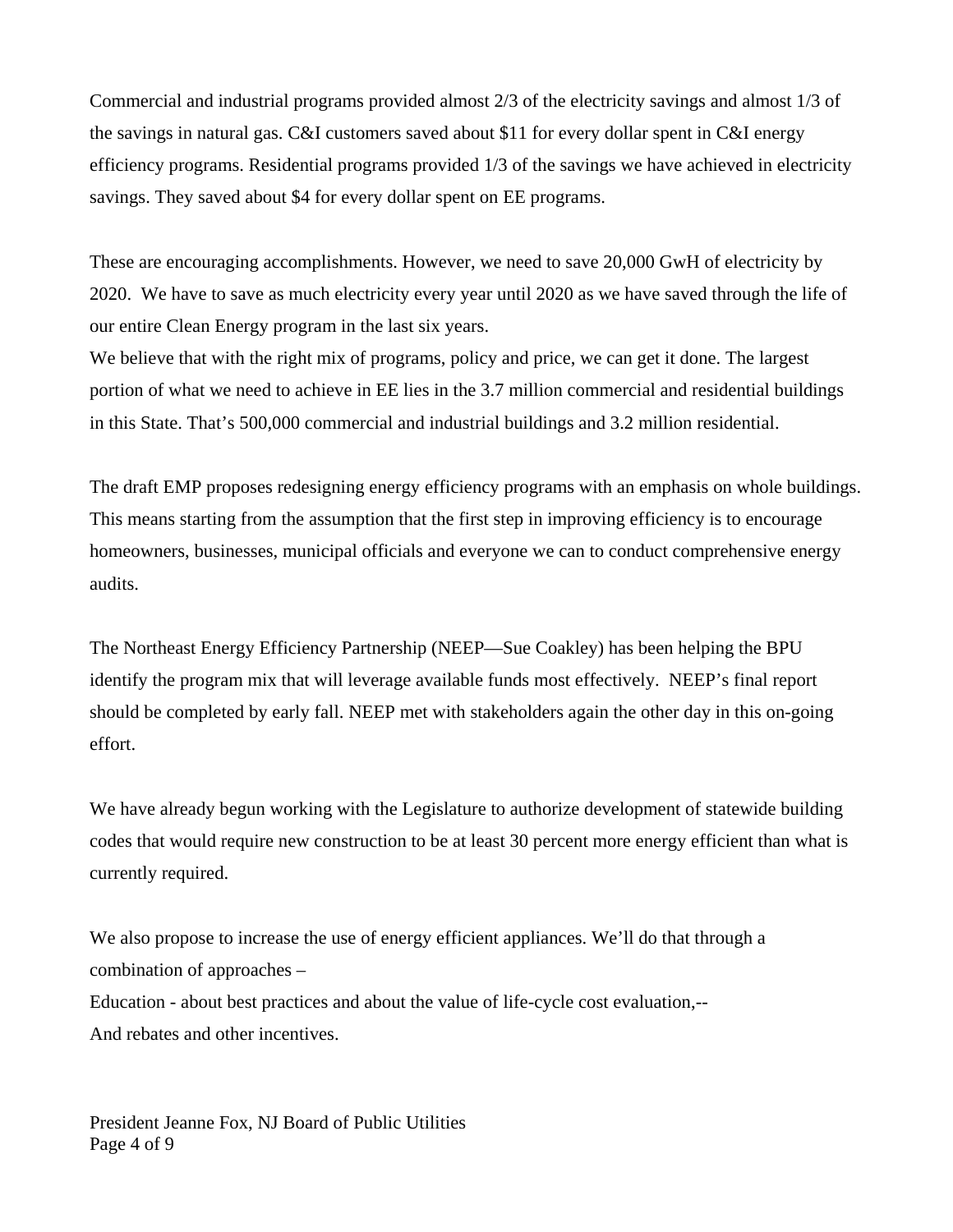**Peak load reduction is Goal 2** and we have a target of a 5,700 MW reduction there. That would break down to 3,500 MW from EE and combined-heat and power, and 2,200 MW from demand response.

**To meet Goal 3** – a 22.5% increase in the use of renewables by the year 2020 – the draft EMP lists these action items:

Complete the transition of our solar program to a fiscally responsible market. We have an already extraordinarily successful solar program – we are second only to California in number of systems installed. We aim to transition the program to continue to nurture solar in this State.

This next stage in the growth from infancy to maturity for our solar program involves moving to a financing system based on SRECs (solar renewable energy credits) and reduced rebates. The next 4 year funding cycle for the solar program will also include rebates for smaller systems. We expect to adopt our final SREC rules by the end of this year.

Our existing Renewable Portfolio Standard aids the growth of the solar market here. By 2009, 0.16% of the generated power must come from solar and by the time we get to 2020 that percentage ramps up to 2.12%.

The BPU recently approved a solar program for PSE&G which aims to finance 30MW of solar with approximately \$100 million in loans between now and 2010.

The draft EMP also envisions reaching our renewable goals by developing 1,000 MW of off-shore wind power. To that end, we are currently evaluating proposals for a wind energy pilot project that would produce up to 350 MW of that 1,000. The evaluation committee – which includes people for BPU, DEP, the Governor's Office, and the U.S. DOE -- expects to select the pilot program proposal in the next couple of months. The DEP is undertaking an eco-system study to determine the effect of offshore wind on the eco-system. Once that is completed, we will figure out what the solicitation or permitting rules for additional projects would be.

President Jeanne Fox, NJ Board of Public Utilities Page 5 of 9 For onshore wind, we are aiming at 200 MW by 2020. To do that, we will continue to offer rebates through our Customer On-site Renewable Energy program for projects of 1 MW or less. Our Small Wind Working Group has already developed a model zoning ordinance for municipalities. We will be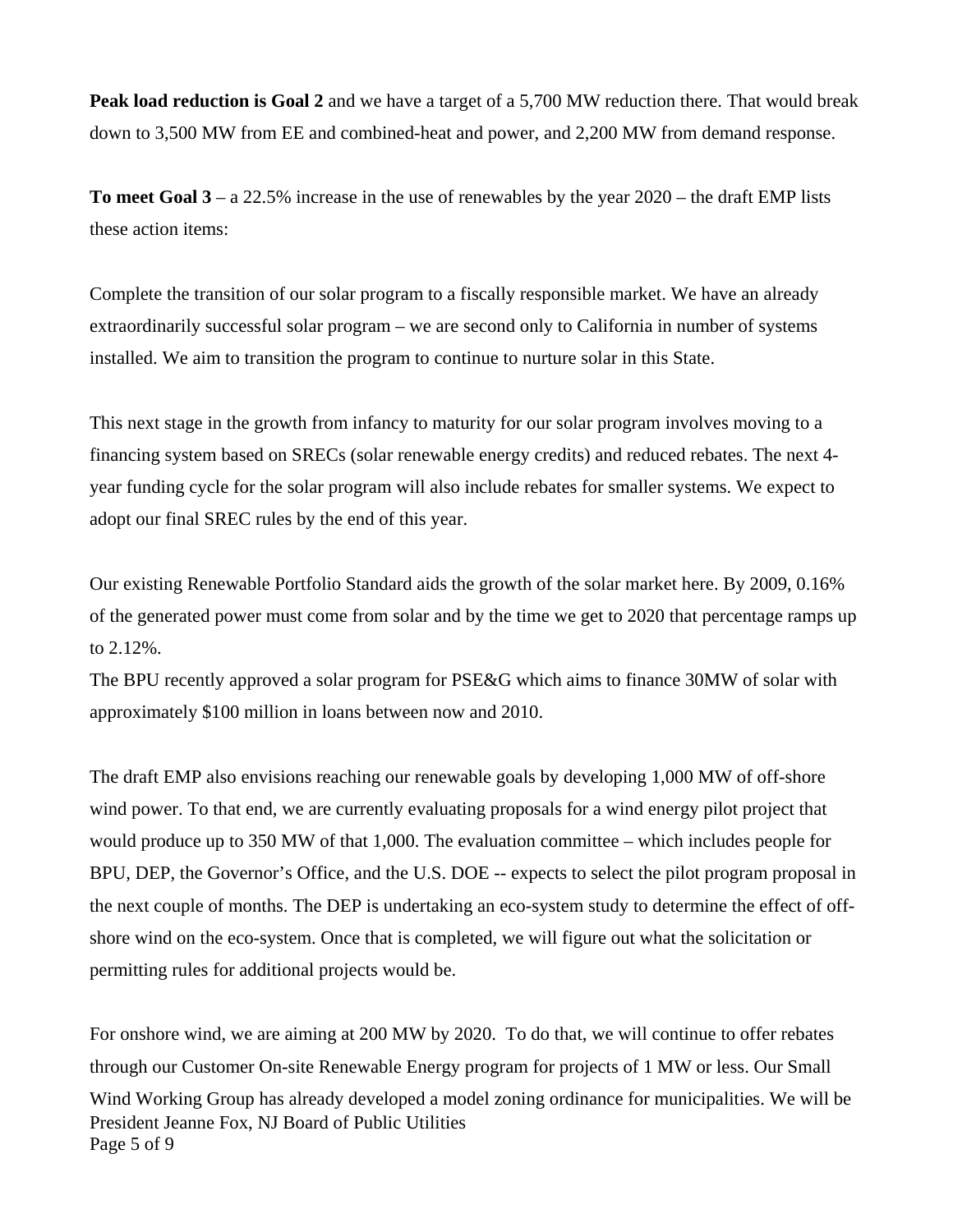assessing the market to determine how we can assist the growth of large-scale wind onshore. OCE expects to subcontract with state colleges to conduct an anemometer program – to help people assess their wind power potential. OCE also is planning a guidebook for small wind systems for both residential and commercial sites.

The draft EMP aims at developing NJ's biomass and to develop a biomass strategy by the end of 2009. Beginning in 2015, 2 percent of space heating oil would be required to include biofuel and that rises to 5 % by 2020. The draft EMP aims at developing 900MW of biomass-fired electricity capacity by 2020. One possible way to accomplish this would be to increase the Class II RPS – that is waste to energy generation --- would increase from 2 1/2 % to between 5 and 13 %.

Another possible action under consideration is raising the RPS beyond 22.5 % for the years 2021 to 2025. We will be doing a preliminary evaluation of that by the end of this year and the future updates of the EMP would look at that as well.

#### **[pause]**

Governor Corzine and the NJ State Legislature really do get it when it comes to energy and controlling greenhouse gas emissions. Through Executive Order 54 and two pieces of enabling legislation that have become law, they set targets for emissions reductions.

The Global Warming Response Act codified EO 54 and puts NJ on track to cut its CO2 emissions to 1990 levels by 2020, which is 20 percent below where we'd be if we did nothing. Emissions would be cut further by 2050, to 80 percent below 2006 levels. The law also mandates the tracking statewide greenhouse gas emissions and requires DEP to create an inventory of those greenhouse gas emissions.

In January, the Governor signed what we like to refer to as "the RGGI Amendments." RGGI stands for Regional Greenhouse Gas Initiative. These amendments confirm NJ's participation in RGGI, which, as many of you know, caps CO2 emissions from power plants in a 10-state region stretching from Maine to Maryland. (Delaware, not Pennsylvania.)

The new law approaches this cap in a way that's fundamentally different from previous pollution emissions caps such as the acid rain program that the first President Bush signed in 1990.

President Jeanne Fox, NJ Board of Public Utilities Page 6 of 9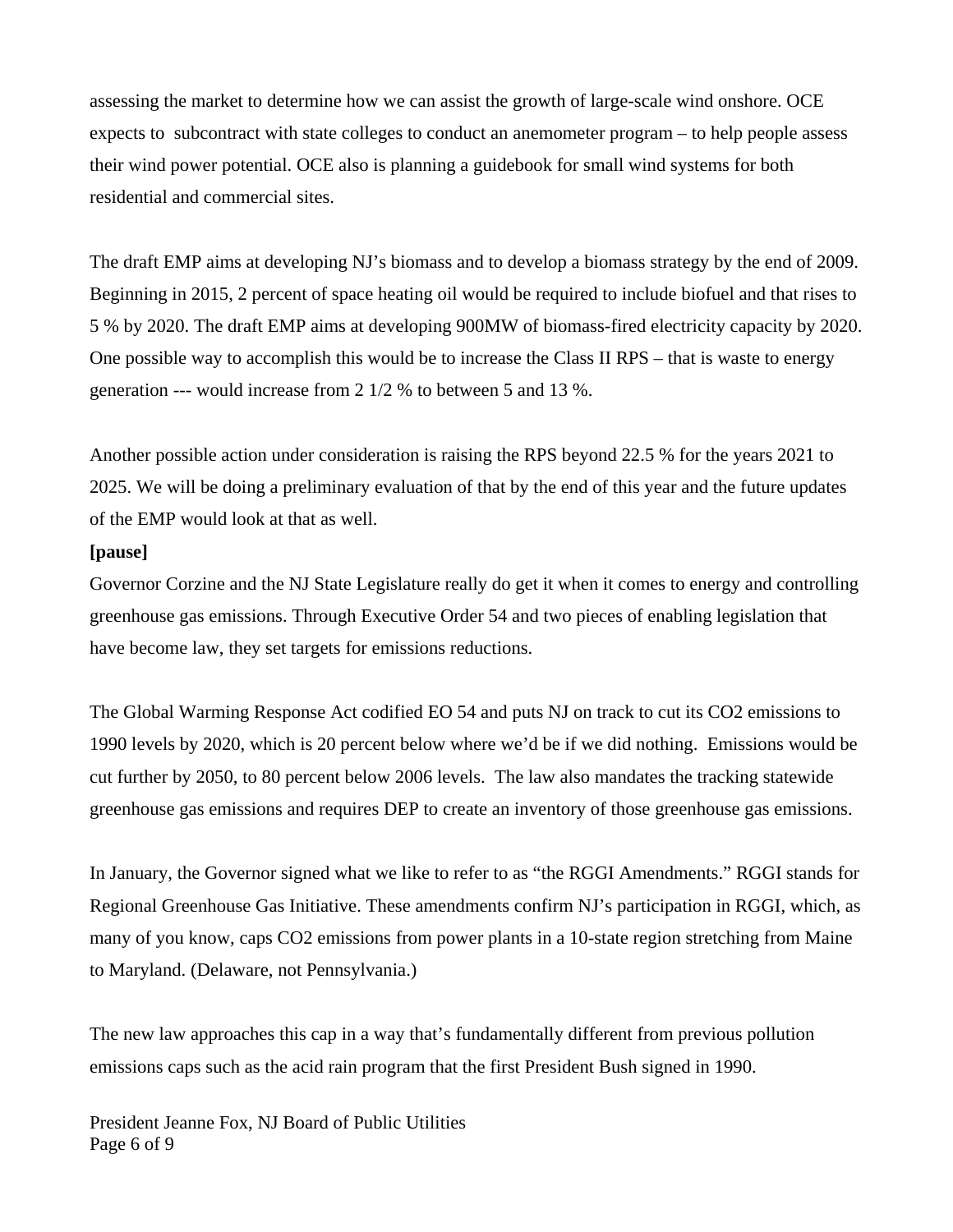Those other caps handed out emissions credits to power plant operators for free; in RGGI, due to New Jersey's efforts, states will sell these credits to benefit the public. The law also commits the State to reducing our own carbon footprint. The State Government's goal is to reduce its own overall energy use 10 percent by 2012 in its vehicle fleet, facilities, and equipment.

And so we already have much in place that we need to achieve our EE and RE goals and the final EMP will fill out that picture.

**Achieving Goal 5**—investing in clean energy technologies and businesses – will help us achieve our first three goals. The draft EMP proposes expanding the Edison Innovation Fund to invest in innovative clean energy technology including manufacturing for EE and RE. It also calls for the development of a "Green Collar Jobs" program. We want to make sure NJ workers have the skills to advance the green economy.

On the technology investment side of the equation, the NJ Economic Development Authority Clean Technology Fund has \$11 million to support commercialization of clean energy technologies, and our expectation is that funding levels will remain at that level in the 2009-2012 funding cycle for the Clean Energy Program. \$4 million of the 2008 allocation is for the Edison Innovation Fund for R&D.

Regarding Green Collar Jobs –

The Department of Labor has convened an Industrial Workforce Advisory Committee to work on this. We hope to get our community and county colleges involved. Options include an 8-week course on how to conduct energy audits, including doing audits that qualify for EnergyStar or Home Performance with EnergyStar standards.

#### **[pause]**

We need to save 80,000 Gwh of electricity in order to achieve NJ's EE and GHG goals. The draft EMP sets a target of developing 1,500 MW of combined heat and power.

Assuming that happens, we achieve 10,000 Gwh of the savings we would need. Improving our RE profile gets us approximately 16,000 Gwh of the total savings. That still leaves 54,000 Gwh. As much as we would like all of that 80,000 Gwh to come from RE, EE, demand response, and CHP, it can't. We have to have a dialogue about how to fill that gap. As Adam Zellner, from Governor Corzine's Office puts it when he talks about the EMP – in that dialogue, we need to be *real.* 

President Jeanne Fox, NJ Board of Public Utilities Page 7 of 9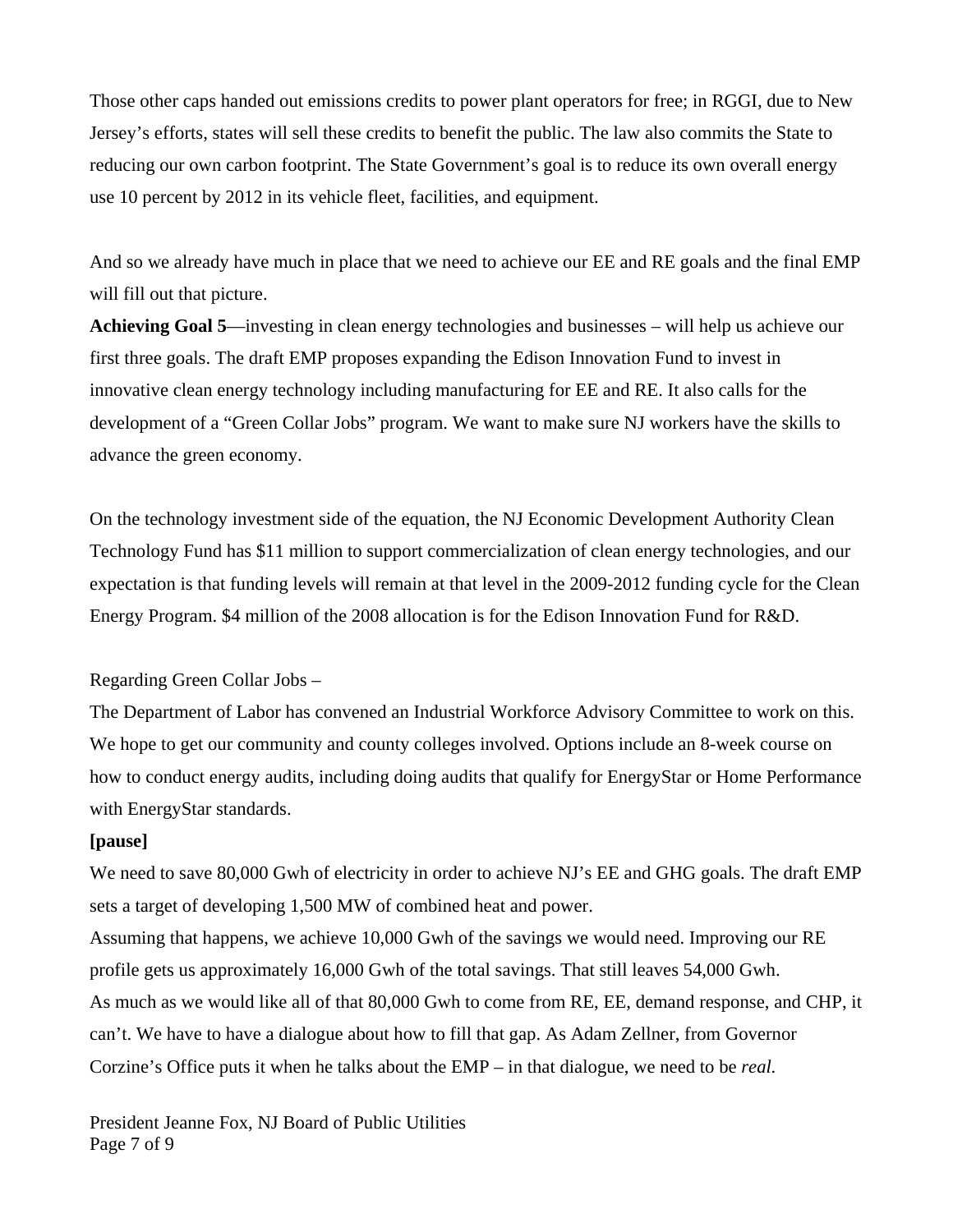New power will come from new generation in-state, or it will come from new generation imported over new transmission lines from other states, such as Pennsylvania, where much of their power comes from coal. Or it could be a combination of both of these. Unfortunately, we will undermine our own efforts to reduce our emissions if we import "dirty power."